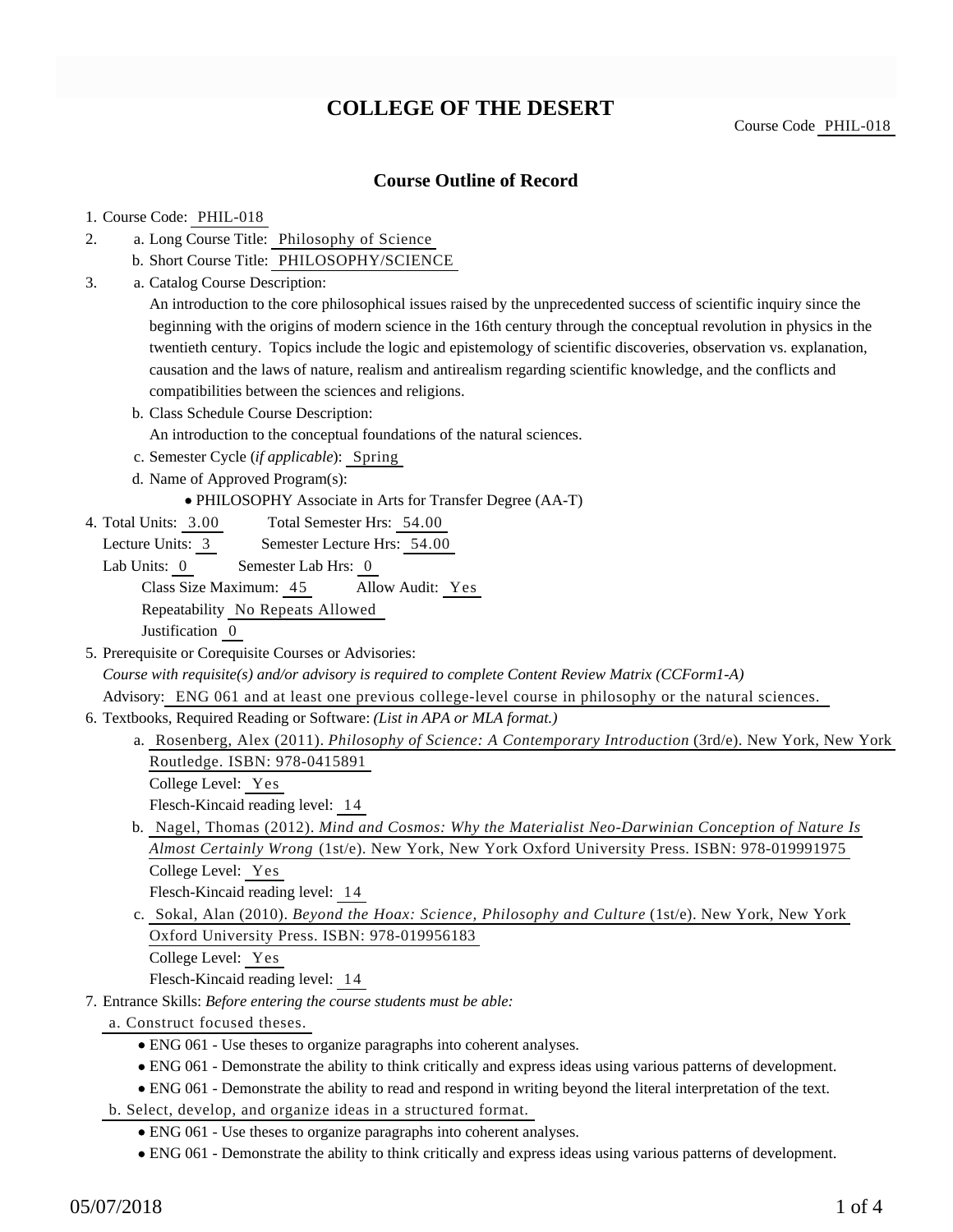## PHIL 018-Philosophy of Science

- ENG 061 Recognize features of style such as purpose, audience and tone integrate these elements into academic and professional writing.
- ENG 061 Demonstrate the ability to read and respond in writing beyond the literal interpretation of the text.
- c. Compose essays using combined rhetorical modes.
	- ENG 061 Recognize features of style such as purpose, audience and tone integrate these elements into academic and professional writing.
	- ENG 061 Demonstrate the ability to read and respond in writing beyond the literal interpretation of the text.
- d. Demonstrate awareness of audience by use of appropriate tone and diction in all compositions.
	- ENG 061 Recognize features of style such as purpose, audience and tone integrate these elements into academic and professional writing.
- e. Exhibit proficiency in correct usage of grammar, punctuation, and mechanics in all compositions.
	- ENG 061 Use theses to organize paragraphs into coherent analyses.
- f. Analyze, explain, evaluate, and contrast selected prose and poetry, both from text and researched sources.
	- ENG 061 Demonstrate the ability to read and respond in writing beyond the literal interpretation of the text.
- g. Demonstrate skill in researching information, including CD-ROM and on-line sources.
	- ENG 061 Demonstrate the ability to use research skills including library resources such as books, periodicals, electronic databases and online resources such as the internet.
- h. Paraphrase, summarize, and quote using MLA documentation for all published sources in all compositions.
	- ENG 061 Utilize a handbook to properly cite and document source material in MLA format.
- i. Generate and develop ideas, and to clarify and organize thoughts through writing.
	- ENG 061 Use theses to organize paragraphs into coherent analyses.
	- ENG 061 Demonstrate the ability to think critically and express ideas using various patterns of development.
	- ENG 061 Demonstrate the ability to read and respond in writing beyond the literal interpretation of the text.
- 8. Course Content and Scope:

#### Lecture:

- 1. The question of the demarcation between science and pseudo-science.
- 2. Deductive and inductive inferences.
- 3. The inference to the best explanation.
- 4. Occam's Razor and ontological parsimony.
- 5. The nature of scientific explanations.
- 6. The analysis of causal relations.
- 7. The status of the natural laws.
- 8. Realism about scientific theories.
- 9. Antirealism about scientific theories.
- 10. The measurement problem in quantum mechanics.
- 11. The units of selection problem in philosophy of biology.
- 12. Why has modern science been so successful?

Lab: *(if the "Lab Hours" is greater than zero this is required)*

9. Course Student Learning Outcomes:

1. Students will summarize and discuss the basic conceptual foundations of scientific inquiry.

2. Students will recognize that the borders between science and philosophy, and between physics and metaphysics, are not sharp ones.

3.

Students will discriminate between proposed examples of pseudo-science and genuine science, and critically defend their judgments.

- 10. Course Objectives: Upon completion of this course, students will be able to:
	- a. Demonstrate knowledge of the characteristic logical inferences governing scientific explanation.
	- b. Explain how scientific explanations of natural phenomena are distinct from the prediction and control of natural phenomena.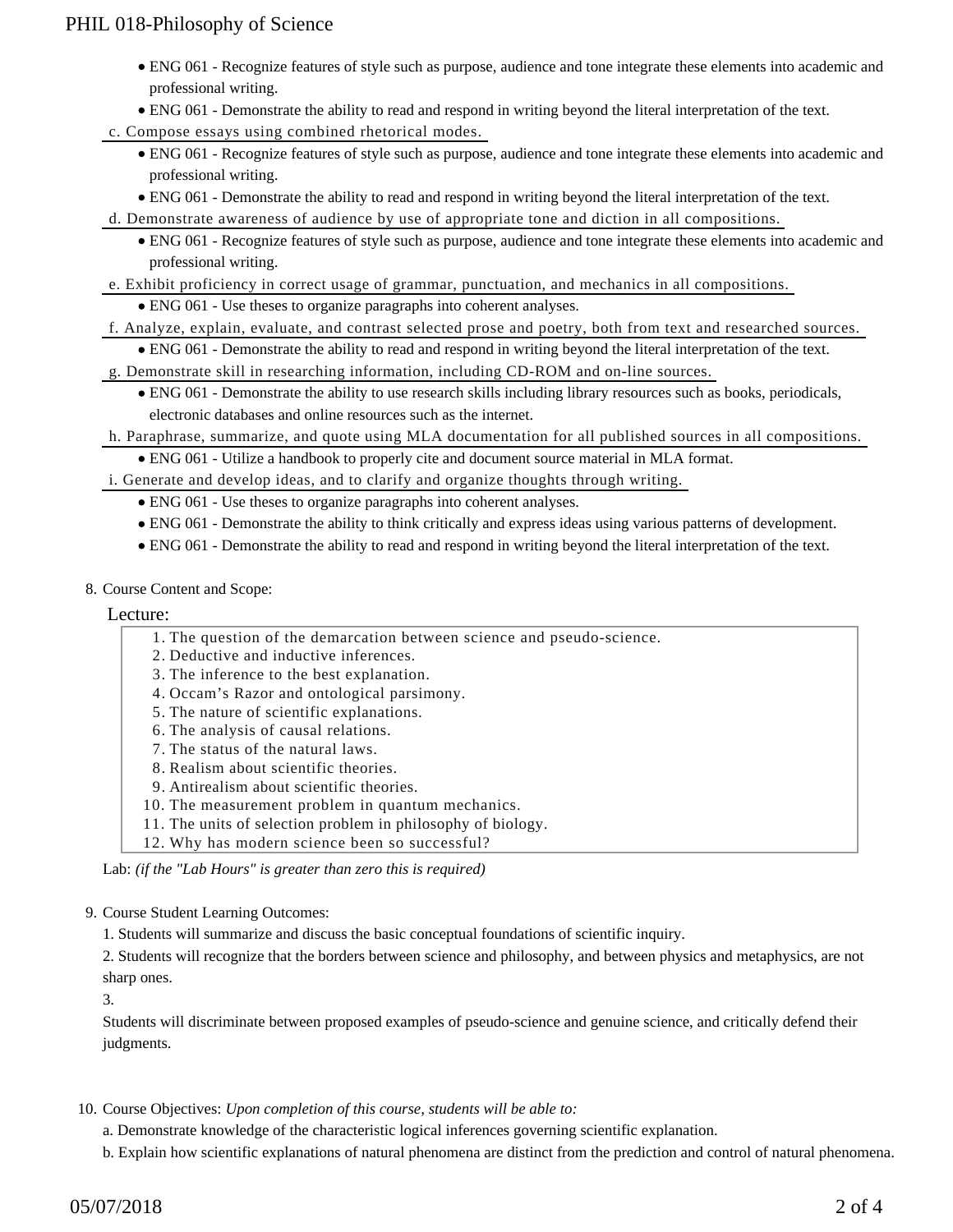## PHIL 018-Philosophy of Science

- c. Describe the contribution of the now-defunct philosophy of logical positivism to contemporary philosophy of science.
- d. Describe how a law of nature differs from an exceptionless regularity.
- e. Explicate a philosophical argument supporting scientific realism.
- f. Explicate a philosophical argument supporting scientific antirealism.
- 11. Methods of Instruction: *(Integration: Elements should validate parallel course outline elements)* 
	- a. Discussion
	- b. Lecture

#### Other Methods:

a. Group presentations b. Video c. Field trips d. Guest speakers e. Skill demonstration

12. Assignments: (List samples of specific activities/assignments students are expected to complete both in and outside of class.) In Class Hours: 54.00

Outside Class Hours: 108.00

- a. In-class Assignments
	- Attendance of lectures by instructor and occasional guest speakers, including the taking of detailed 1. notes thereon.
		- 2. Viewing of films, including the taking of notes thereon.
		- 3. Listening to sound recordings and taking notes thereon.
		- 4. Special reports by students, in panel or singly.
	- 5. Examinations of various types, such as essay and multiple choice.

#### b. Out-of-class Assignments

- 1. Readings in the textbooks and in recommended supplementary literature.
- 2. Composition of brief analytical essays.

13. Methods of Evaluating Student Progress: The student will demonstrate proficiency by:

- College level or pre-collegiate essays
	- Essays (three five-page papers on assigned topics)
- Written homework
- Term or research papers
- True/false/multiple choice examinations
- Mid-term and final evaluations
- 14. Methods of Evaluating: Additional Assessment Information:
- 15. Need/Purpose/Rationale -- All courses must meet one or more CCC missions.

IGETC Area 3: Arts and Humanities

#### B: Humanities

CSU GE Area C: Arts, Literature, Philosophy and Foreign Languages

C2 - Humanities

| <b>University System</b> |  |
|--------------------------|--|
|                          |  |

**Campus Course Number Course Title Catalog Year** 

17. Special Materials and/or Equipment Required of Students:

Required Material? 18. Materials Fees: